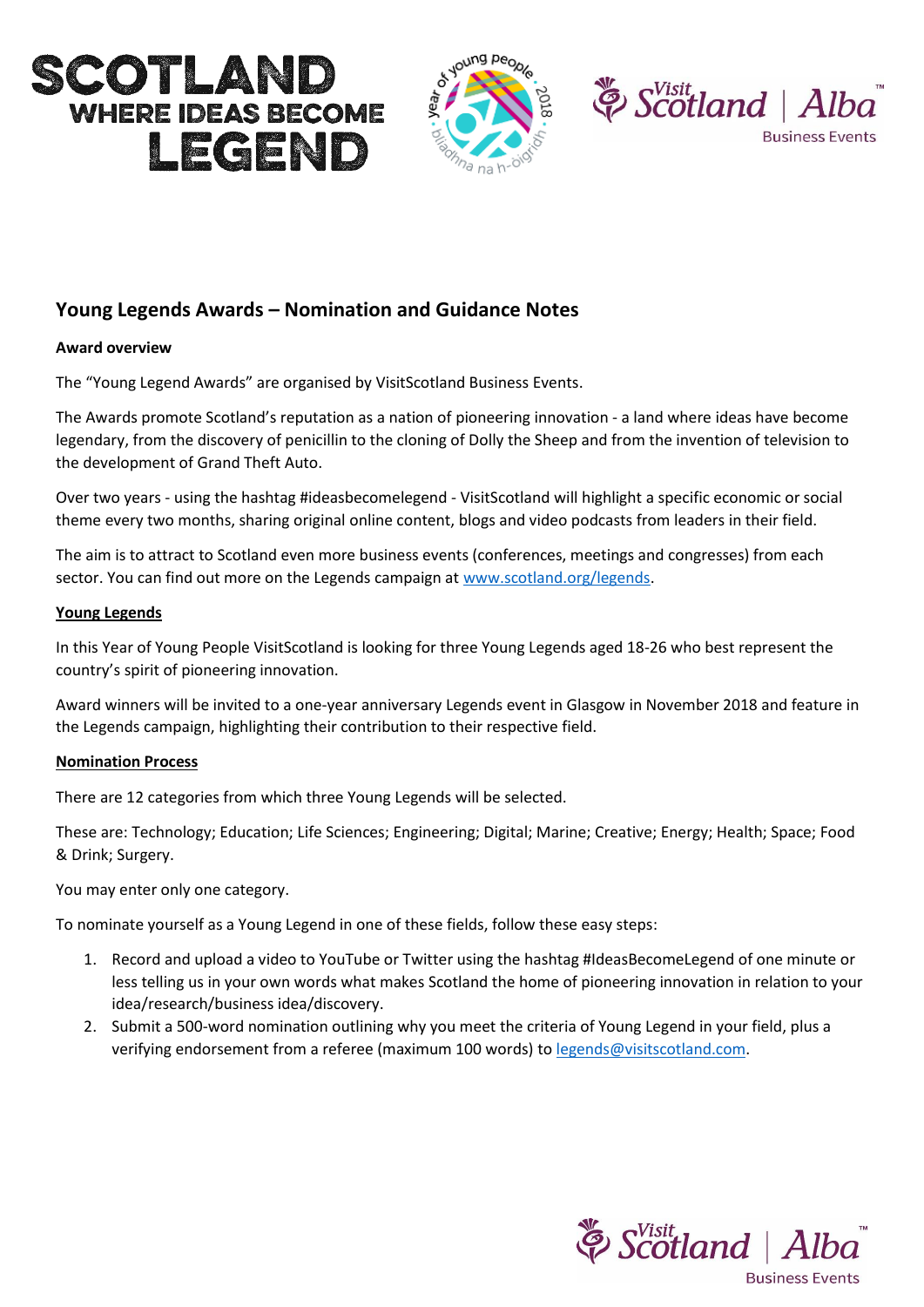## **Specific Guidance**

Your nomination must be a maximum of 500 words (excluding any contact details) plus a referee endorsement (maximum of 100 words). They must be entered together at the same time.

You should include:

- An overview of why you would like to be considered a Young Legend in your field
- A brief description of why you meet the Award criteria
- Examples of results and achievements in your field
- A brief statement of support from an academic, business or work-related referee (max 100 words)

Please do not supply any further supplementary evidence or supporting information as this will not be taken into account.

#### **General Guidance**

You can only nominate yourself for one of the twelve categories.

Nominations are not restricted to the academic or research sectors, we welcome nominations also from the private sector, entrepreneurs and businesses.

Your one page, 500-word outline must include the name & email address of your academic or work referee who is happy to verify your statement. This person must not be related to you.

You must also include your own contact details.

You cannot nominate another person on their behalf but you can encourage other people to apply.

You must be aged 18-26 by 31st December 2018

You are **not** required to be a Scottish or UK national but you must be *(currently)* resident in Scotland and eligible to live and work/study in the UK.

If you are not sure whether you qualify please email [legends@visitscotland.com](mailto:legends@visitscotland.com)

Please do not provide a link to any video longer than one minute as this will invalidate your nomination.

Nominations received after deadline of 30<sup>th</sup> September 2018 will not be considered.

If you are successful, the submission you provide may be used in promotional literature and information about the Awards. Please ensure this information is correct at the time of nomination.

Winners of the Awards will be expected to participate in promotional activity with VisitScotland Business Events at mutually beneficial times. This may include – but is not restricted to – the use of your story as a case study, attending and speaking at events and providing quotes for use in public relations activity. You may also be filmed and/or photographed in relation to the Awards.

Presentation of the Awards will take place at an event to celebrate one year of the Legends campaign in Glasgow in November 2018. All those shortlisted will receive four complimentary ticket to the event. VisitScotland will reimburse reasonable travel or accommodation costs related to the event for the winner only